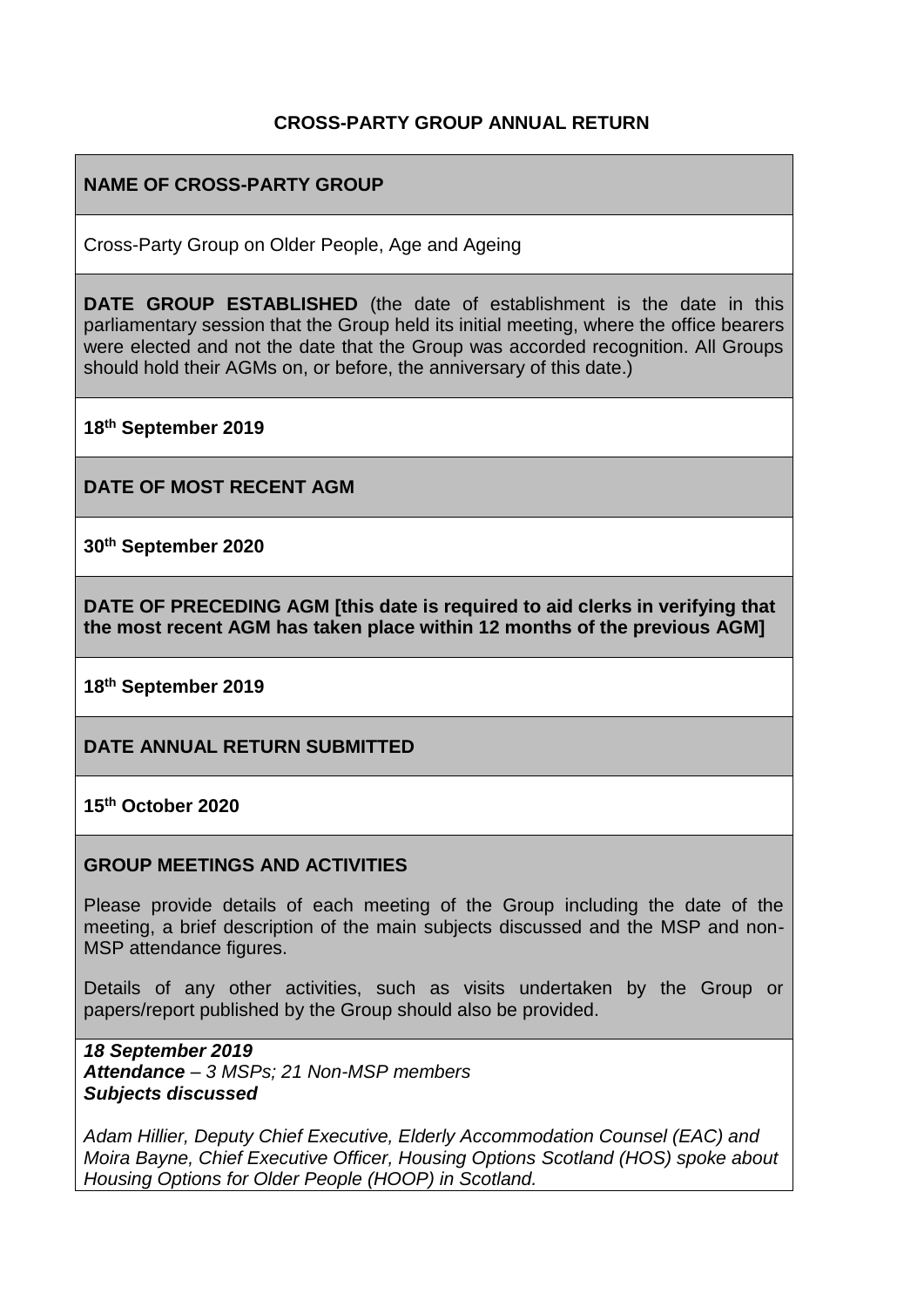#### *8 th January 2020*

*Attendance – 2 MSPs; 25 Non-MSP members* 

#### *Subjects discussed*

*Update on Integration of Health and Social Care - Brian Slater, Head of Partnership Support, Health & Social Care Integration Directorate, Scottish Government. SDS & Social Care Reform - Karen Geekie, Social Care Support Division, Health & Social Care Integration Directorate, Scottish Government.*

### *11th March 2020*

*This was not a full meeting Subjects discussed:*

*Malnutrition and Older People - Tilly Robinson-Miles, Impact & Policy Officer, Eat Well Age Well*

*The Food Buddies project working with people living with dementia around all aspect of food and keeping well – Anne Connor, Chief Executive, Outside the Box Update since joint CPG on Food and Older People which included the publication of A Fairer Scotland for Older People: a framework for action which both CPG's fed view into.*

*Annie Wells MSP resigned as Deputy Convenor*

#### *10 th June 2020*

*This was not a full meeting. It was held virtually Subjects discussed:*

*An overview view of the current situation in care homes in relation to the pandemic from the perspective of Scottish Care -Dr Donald Macaskill – Chief Executive, Scottish Care.*

*An overview of the current situation in care homes from the perspective of someone managing a care home during the pandemic - Dr Jane Douglas – Chief Executive, Queens House*

*An insight to what it is like having a relative living in a care home from a family member – Yvonne Boyle*

#### **MSP MEMBERS OF THE GROUP**

Please provide names and party designation of all MSP members of the Group.

Clare Adamson MSP – Scottish National Party

Rhoda Grant MSP – Scottish Labour

Richard Leonard MSP – Scottish Labour

Colin Smyth, MSP – Scottish Labour

Jeremy Balfour MSP – Scottish Conservative and Unionist Party

Sandra White MSP – Scottish National Party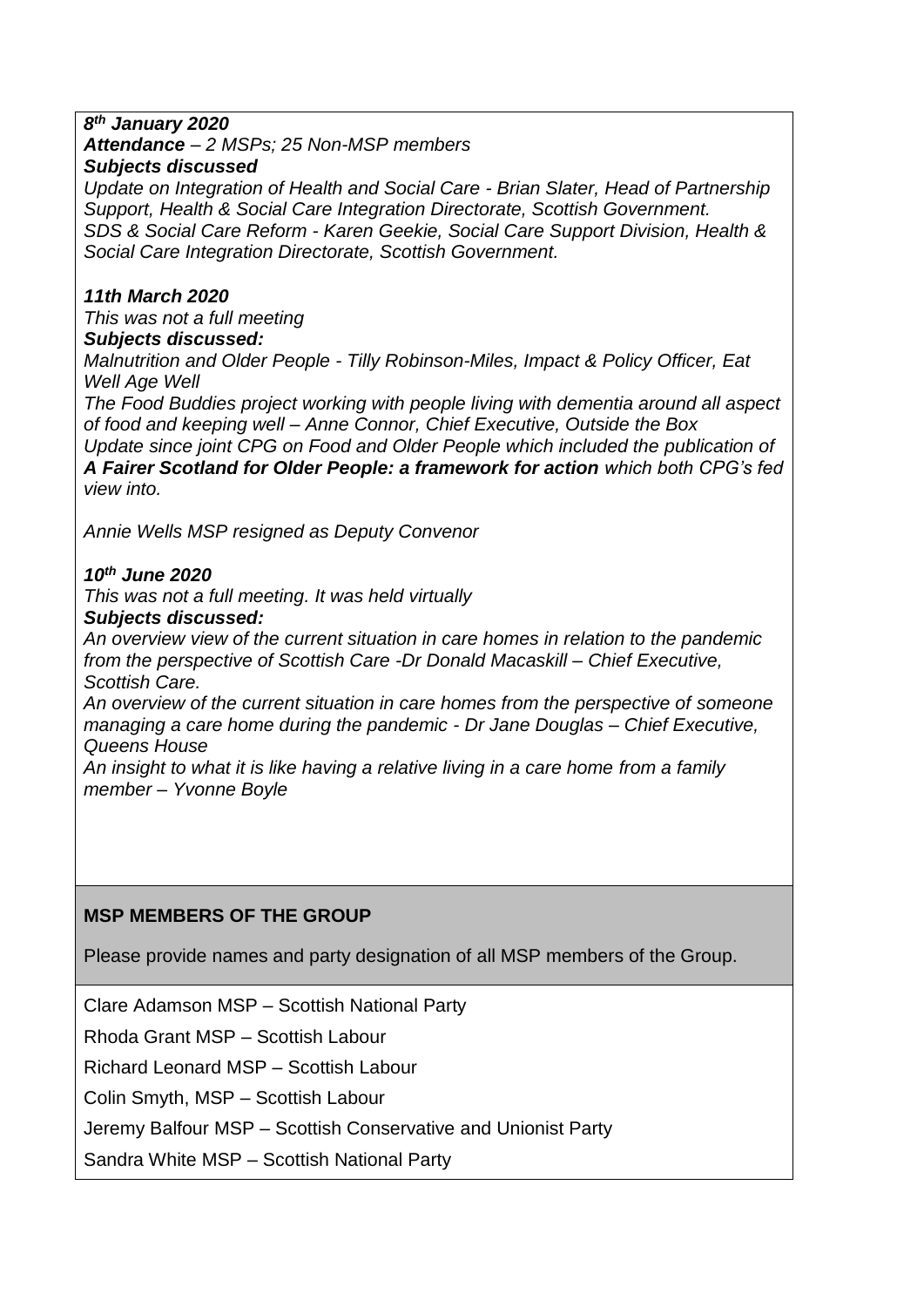# **NON-MSP MEMBERS OF THE GROUP**

For organisational members please provide only the name of the organisation, it is not necessary to provide the name(s) of individuals who may represent the organisation at meetings of the Group.

| Individuals   |                                                      |
|---------------|------------------------------------------------------|
| Organisations | Action on Elder Abuse Scotland                       |
|               | <b>Action on Hearing Loss</b>                        |
|               | Age Scotland                                         |
|               | <b>Alzheimer Scotland</b>                            |
|               | <b>Befriending Network</b>                           |
|               | <b>Big Lottery Fund Scotland</b>                     |
|               | <b>British Geriatric Society</b>                     |
|               | <b>Camphill Communities</b>                          |
|               | Campaign to end loneliness                           |
|               | Care Inspectorate                                    |
|               | Centre for Cognitive Ageing, University of Edinburgh |
|               | <b>DEEP</b> – Network of Dementia Voices             |
|               | <b>Faith in Older People</b>                         |
|               | <b>Generations Working Together</b>                  |
|               | <b>HIV Scotland</b>                                  |
|               | <b>Intergenerational Network</b>                     |
|               | <b>LGBT Health and Wellbeing</b>                     |
|               | <b>Life Changes Trust</b>                            |
|               | Luminate                                             |
|               | <b>Mental Health Foundation</b>                      |
|               | Outside the Box                                      |
|               | <b>Places for People Care and Support</b>            |
|               | Roar - Connections for Life                          |
|               | Royal College of Psychiatrists                       |
|               | Royal College of Speech and Language Therapy         |
|               | RoSPA – Royal Society for Prevention of Accidents    |
|               | Scottish Borders Social Enterprise Chamber (SBSEC)   |
|               | Scottish Older People's Assembly - secretary         |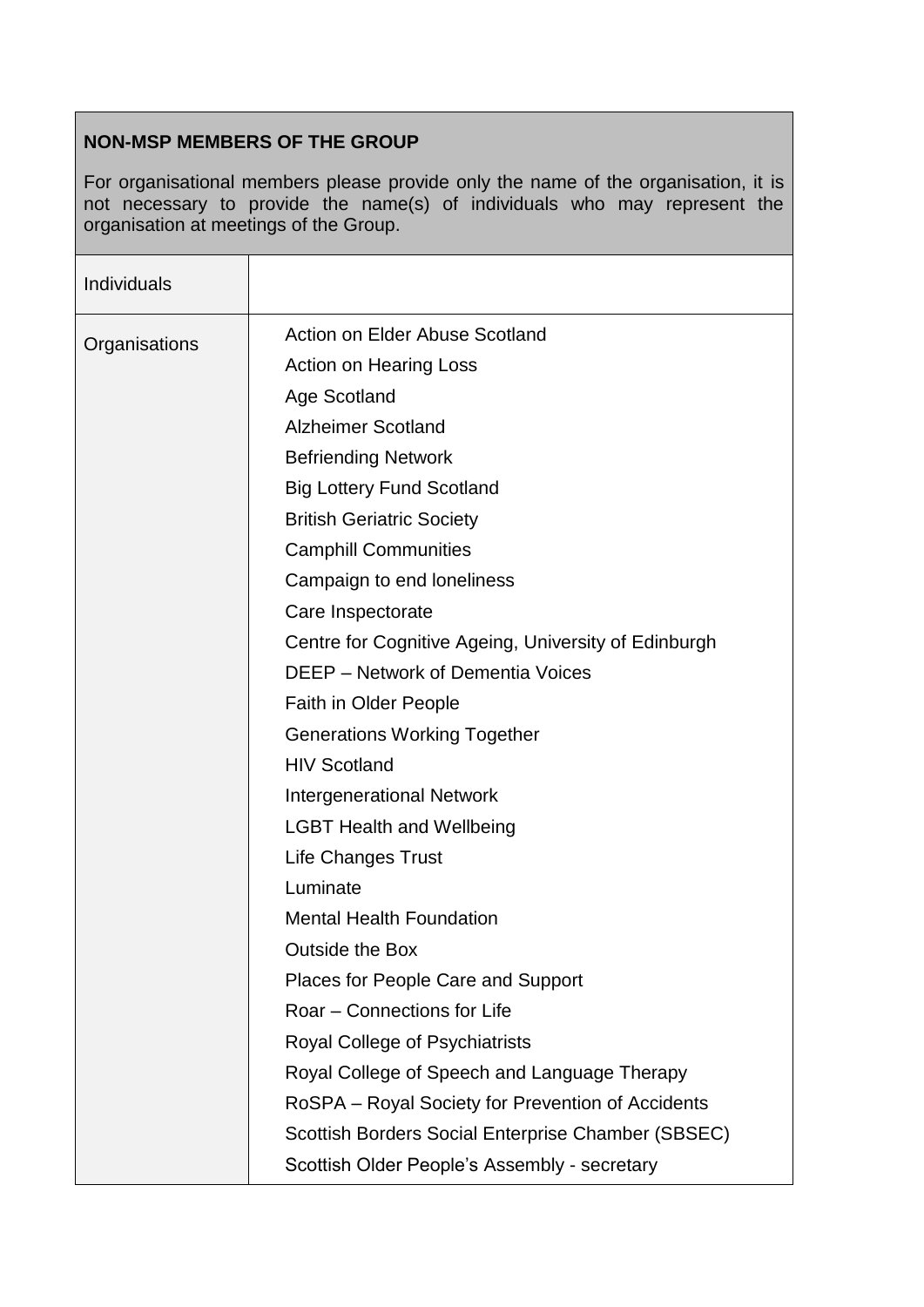| <b>Scottish Pensioners Forum</b>           |
|--------------------------------------------|
| <b>Scottish Seniors Alliance</b>           |
| TIDE - Together in dementia everyday       |
| Eat Well, Age Well                         |
| Life Care - Vintage Vibes                  |
| <b>Living Streets Scotland</b>             |
| <b>Association of British Insurers</b>     |
| Vegetarian for Life                        |
| <b>Scottish Association of Social Work</b> |
| <b>Royal Voluntary Service</b>             |
| <b>Scottish Ambulance Service</b>          |
| Independent Age                            |
| <b>Scottish Fire &amp; Rescue</b>          |
| <b>Agile Scotland</b>                      |
| Sovereign Property Group                   |
| <b>Voluntary Centre East Ayrshire</b>      |
|                                            |
|                                            |
| 5 new organisations joined over the year   |
|                                            |
|                                            |

# **GROUP OFFICE BEARERS**

Please provide names for all office bearers. The minimum requirement is that two of the office bearers are MSPs and one of these is Convener – beyond this it is a matter for the Group to decide upon the office bearers it wishes to have. It is permissible to have more than one individual elected to each office, for example, coconveners or multiple deputy conveners.

| Convener               | Sandra White MSP                         |
|------------------------|------------------------------------------|
| <b>Deputy Convener</b> | Jeremy Balfour MSP                       |
| Secretary              | Anne Connor, Outside the Box             |
| Treasurer              | Amanda Gordon Office of Sandra White MSP |